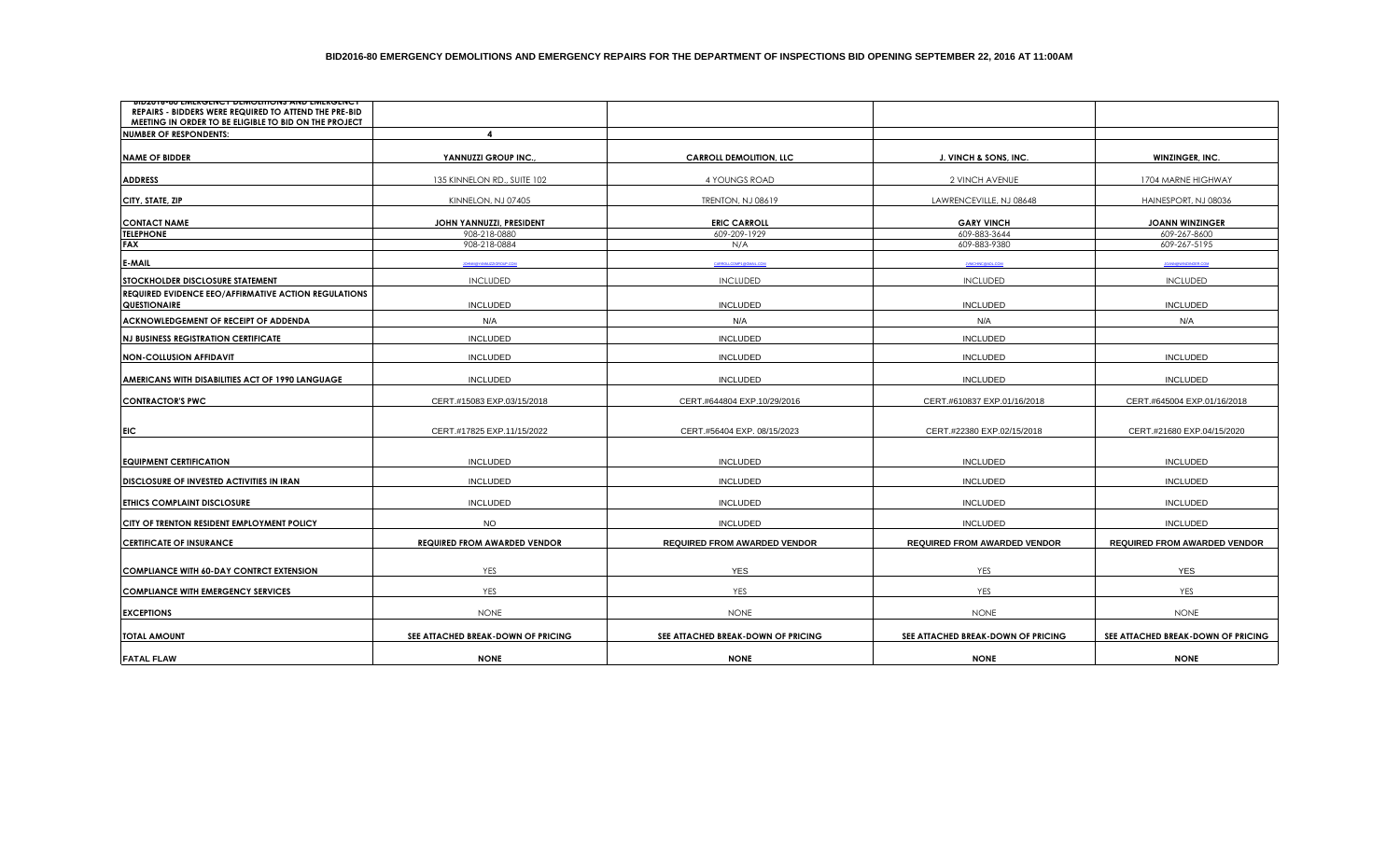BID2016-80 EMERGENCY DEMOLITIONS AND EMERGENCY REPAIRS FOR THE DEPARTMENT OF INSPECTIONS E

| <b>BIDZU10-80 EMERGENCT DEMOLITIONS AND EMERGENCT</b><br>REPAIRS - BIDDERS WERE REQUIRED TO ATTEND THE PRE |                                    |                                    |
|------------------------------------------------------------------------------------------------------------|------------------------------------|------------------------------------|
| MEETING IN ORDER TO BE ELIGIBLE TO BID ON THE PROJE                                                        |                                    |                                    |
| NUMBER OF RESPONDENTS:                                                                                     | $\overline{4}$                     |                                    |
|                                                                                                            |                                    |                                    |
| NAME OF BIDDER                                                                                             | YANNUZZI GROUP INC.                | CARROLL DEMOLITION, LLC            |
| <b>ADDRESS</b>                                                                                             | 135 KINNELON RD., SUITE 102        | 4 YOUNGS ROAD                      |
| CITY, STATE, ZIP                                                                                           | KINNELON, NJ 07405                 | TRENTON, NJ 08619                  |
| <b>CONTACT NAME</b>                                                                                        | JOHN YANNUZZI, PRESIDENT           | <b>ERIC CARROLL</b>                |
| <b>TELEPHONE</b>                                                                                           | 908-218-0880                       | 609-209-1929                       |
| <b>FAX</b>                                                                                                 | 908-218-0884                       | N/A                                |
| E-MAIL                                                                                                     | OHNM@YANNUZZIGROUP.COM             | CARROLLCOMP1@GMAIL.COM             |
| STOCKHOLDER DISCLOSURE STATEMENT                                                                           | <b>INCLUDED</b>                    | <b>INCLUDED</b>                    |
| REQUIRED EVIDENCE EEO/AFFIRMATIVE ACTION REGULATIO<br>QUESTIONAIRE                                         | <b>INCLUDED</b>                    | <b>INCLUDED</b>                    |
| ACKNOWLEDGEMENT OF RECEIPT OF ADDENDA                                                                      | N/A                                | N/A                                |
| NJ BUSINESS REGISTRATION CERTIFICATE                                                                       | <b>INCLUDED</b>                    | <b>INCLUDED</b>                    |
| NON-COLLUSION AFFIDAVIT                                                                                    | <b>INCLUDED</b>                    | <b>INCLUDED</b>                    |
| AMERICANS WITH DISABILITIES ACT OF 1990 LANGUAGE                                                           | <b>INCLUDED</b>                    | <b>INCLUDED</b>                    |
| <b>CONTRACTOR'S PWC</b>                                                                                    | CERT.#15083 EXP.03/15/2018         | CERT.#644804 EXP.10/29/2016        |
|                                                                                                            |                                    |                                    |
| EIC                                                                                                        | CERT.#17825 EXP.11/15/2022         | CERT.#56404 EXP. 08/15/2023        |
|                                                                                                            |                                    |                                    |
| <b>EQUIPMENT CERTIFICATION</b>                                                                             | <b>INCLUDED</b>                    | <b>INCLUDED</b>                    |
| DISCLOSURE OF INVESTED ACTIVITIES IN IRAN                                                                  | <b>INCLUDED</b>                    | <b>INCLUDED</b>                    |
| <b>ETHICS COMPLAINT DISCLOSURE</b>                                                                         | <b>INCLUDED</b>                    | <b>INCLUDED</b>                    |
| CITY OF TRENTON RESIDENT EMPLOYMENT POLICY                                                                 | NO.                                | <b>INCLUDED</b>                    |
| CERTIFICATE OF INSURANCE                                                                                   | REQUIRED FROM AWARDED VENDOR       | REQUIRED FROM AWARDED VENDOR       |
|                                                                                                            |                                    |                                    |
| COMPLIANCE WITH 60-DAY CONTRCT EXTENSION                                                                   | <b>YES</b>                         | <b>YES</b>                         |
| COMPLIANCE WITH EMERGENCY SERVICES                                                                         | <b>YES</b>                         | <b>YES</b>                         |
| <b>EXCEPTIONS</b>                                                                                          | <b>NONE</b>                        | <b>NONE</b>                        |
| <b>TOTAL AMOUNT</b>                                                                                        | SEE ATTACHED BREAK-DOWN OF PRICING | SEE ATTACHED BREAK-DOWN OF PRICING |
| FATAI FI AW                                                                                                | <b>NONE</b>                        | <b>NONE</b>                        |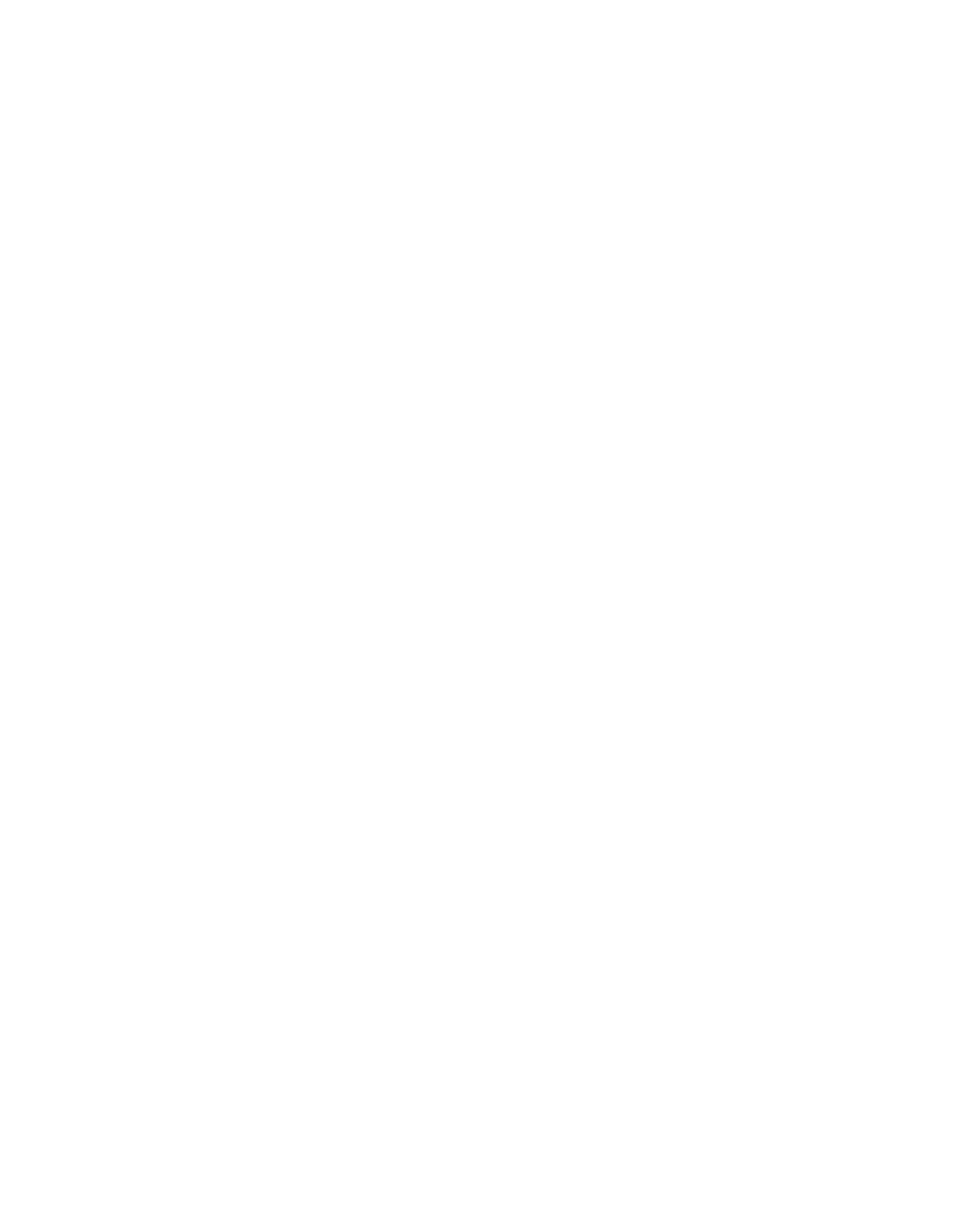Carroll Demolition,

# **PROPOSAL PAGE DEMOLITION PROJECT COST FORM VENDORS MUST COMPLETE**

The undersigned bidder declares that he/she has read the Notice to Bidders, Instructions to Bidders, Affidavits and Specifications attached, that he/she has determined the conditions affecting the bid agrees, if this proposal is accepted, to furnish and deliver the following:

#### PRICE FOR DEMOLITION PER SQ. FOOTAGE INCLUDING LABOR, MATERIALS, EQUIPMENT AND DISPOSAL  $29.50$

PRICE FOR ASBESTOS PER SQ. FOOTAGE INCLUDING LABOR, MATERIALS, EQUIPMENT AND DISPOSAL

OTHER (SPECIFY SERVICE):

PRICE FOR STRUCTURAL REPAIR ADJOUNING STRUCTURE PER SQ. FOOTAGE INCLUDING LABOR. MATERIALS, EQUIPMENT AND DISPOSAL

PRICE FOR SIDEWALL REPAIR ADJOUNING STRUCTURE STUCCO APPLICATION PER SQ. FOOTAGE INCLUDING LABOR, MATERIALS, EQUIPMENT AND DISPOSAL

PRICE FOR VINYL SIDING APPLICATION PER SQ. FOOTAGE INCLUDING LABOR, **MATERIALS, EQUIPMENT AND DISPOSAL** 

PRICE FOR FENCING PER SQ. FOOTAGE INCLUDING LABOR, MATERIALS, EQUIPMENT AND DISPOSAL

 $5.00$ 

 $5.15.00$ 

 $N$  o  $N$   $\epsilon$ 

 $20.00$ 

 $45.00$ 

 $20.00$ 

BID2016-80 RE-ADVERTISED EMERGENCY DEMOLITIONS AND REPAIRS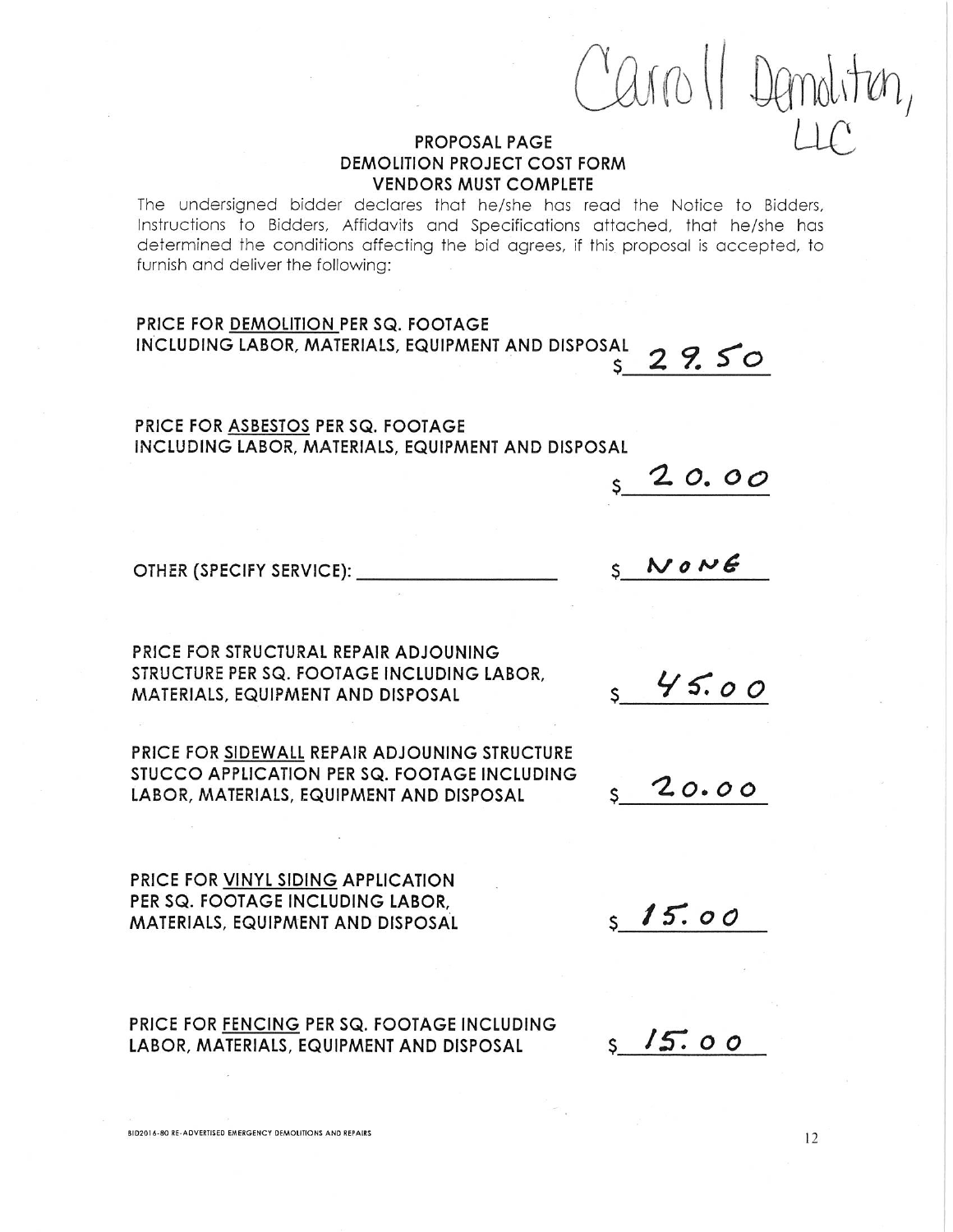$JincA$  $SMS$ 

# **PROPOSAL PAGE DEMOLITION PROJECT COST FORM VENDORS MUST COMPLETE**

The undersigned bidder declares that he/she has read the Notice to Bidders, Instructions to Bidders, Affidavits and Specifications attached, that he/she has determined the conditions affecting the bid agrees, if this proposal is accepted, to furnish and deliver the following:

PRICE FOR DEMOLITION PER SQ. FOOTAGE **INCLUDING LABOR, MATERIALS, EQUIPMENT AND DISPOSAL** 

PRICE FOR ASBESTOS PER SQ. FOOTAGE INCLUDING LABOR, MATERIALS, EQUIPMENT AND DISPOSAL

NONE

 $20.00$ 

 $SO.00$ 

OTHER (SPECIFY SERVICE):

PRICE FOR STRUCTURAL REPAIR ADJOUNING STRUCTURE PER SQ. FOOTAGE INCLUDING LABOR, **MATERIALS, EQUIPMENT AND DISPOSAL** 

PRICE FOR SIDEWALL REPAIR ADJOUNING STRUCTURE STUCCO APPLICATION PER SQ. FOOTAGE INCLUDING LABOR, MATERIALS, EQUIPMENT AND DISPOSAL

PRICE FOR VINYL SIDING APPLICATION PER SQ. FOOTAGE INCLUDING LABOR. **MATERIALS, EQUIPMENT AND DISPOSAL** 

PRICE FOR FENCING PER SQ. FOOTAGE INCLUDING LABOR, MATERIALS, EQUIPMENT AND DISPOSAL

 $S$  100.00

 $25.00$ 

 $5/5.00$ 

 $520.00$ 

**BID2016-80 RE-ADVERTISED EMERGENCY DEMOLITIONS AND REPAIRS**